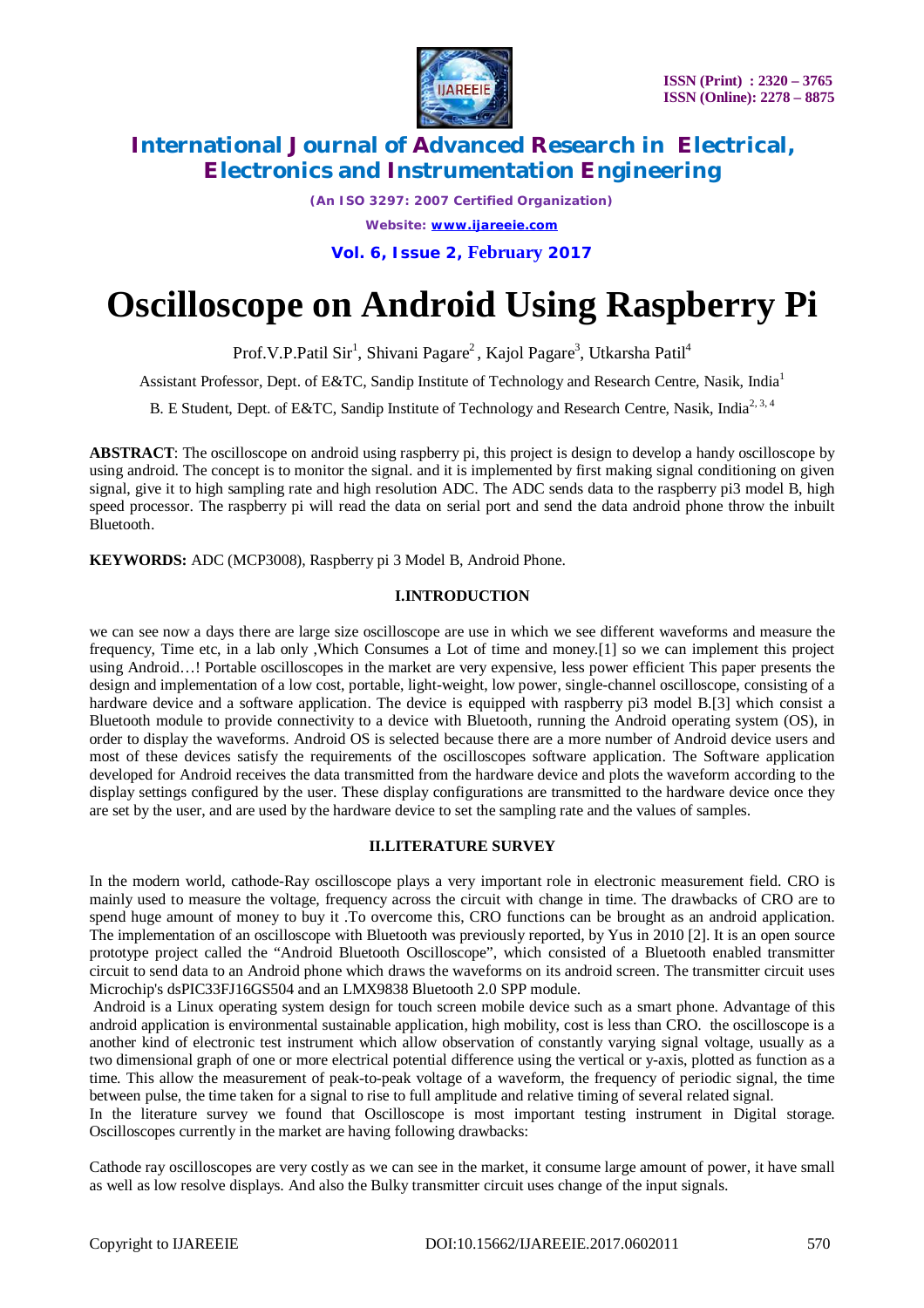

*(An ISO 3297: 2007 Certified Organization) Website: [www.ijareeie.com](http://www.ijareeie.com)* **Vol. 6, Issue 2, February 2017**



Fig 1: general cathode ray oscilloscope

### **III.SYSTEM OVERVIEW**



### Fig 2: Block Diagram

### **A. BLOCK DIAGRAM EXPLANATION:**

In this block diagram first we give the input signal to the ADC (MCP3008). it may be any kind of signal such as sine wave, triangular wave, square wave etc. MCP3008 ADC receives this input signal it has SPI protocol. Means this SPI protocol have 4 pins. .i.e. MISO, MOSI, CE, CLK. these 4 pins connected to Raspberry pi3 module. It has 40 GPIO pins. Out of these 40 pins, we required only 4pins to read the signal. I.e. pin no.19 for MOSI, pin no. 21for MISO, pin no.23 for CLK and pin no.24 for CE. So these pins are read the signal. And with the inbuilt Bluetooth module, signal transmitted to android application. And the android phone displays the waveform on screen.

### **B. SPECIFICATIONS:**

1. Raspberry pi3 module B: Processor: Broadcom BCM2387 chipset, 1.2GHz Quad-core ARM cortex-A53. Memory: 1GB LPDDR2. Power: Micro USB socket 5v1, 2.5A.

2. ADC (MCP3008): VDD: 2.7V to 5.5V VSS: GND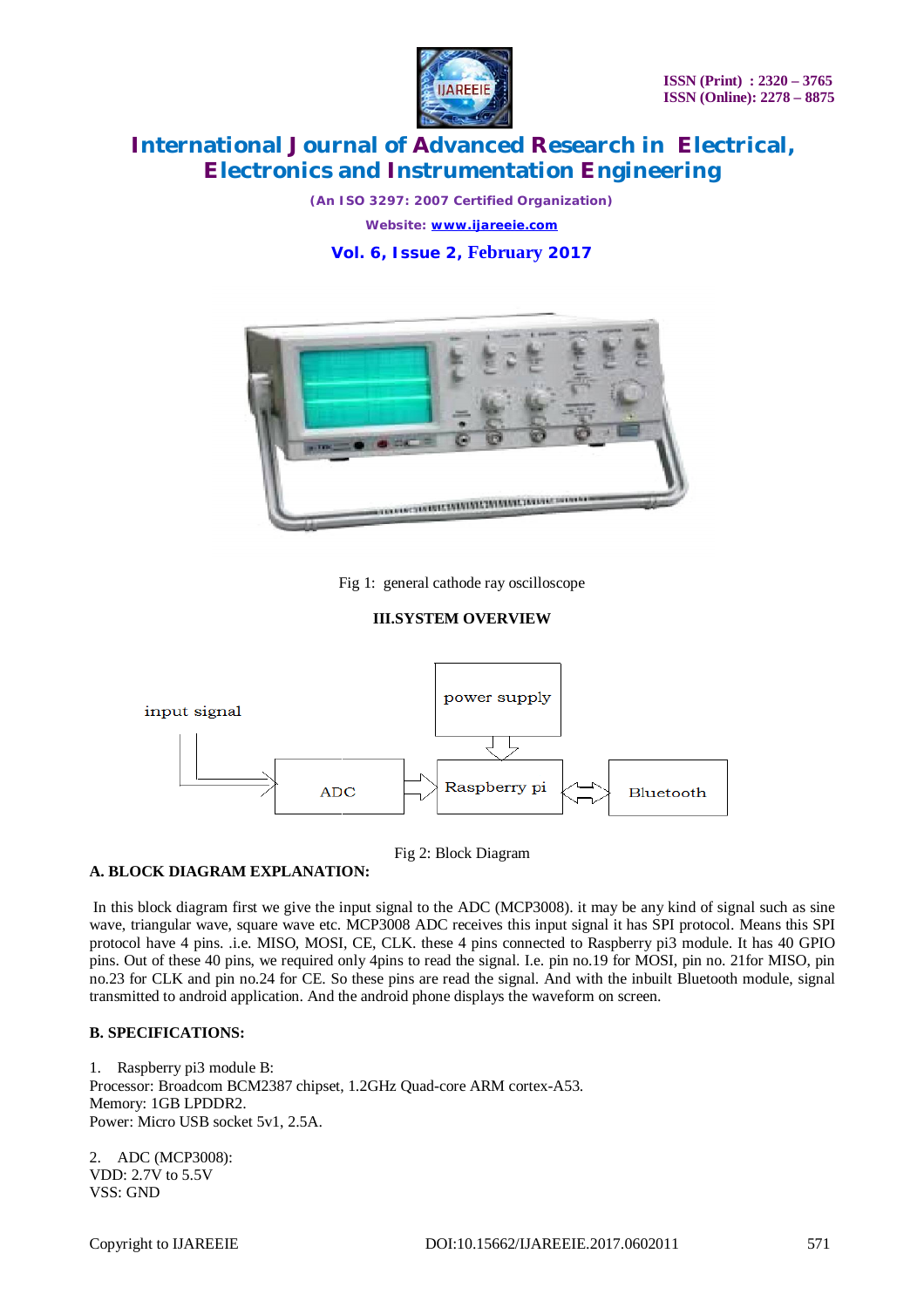

*(An ISO 3297: 2007 Certified Organization) Website: [www.ijareeie.com](http://www.ijareeie.com)* **Vol. 6, Issue 2, February 2017**

10bit ADC converter



Fig 3: Raspberry Pi3 module B

## **IV. FLOWCHART**

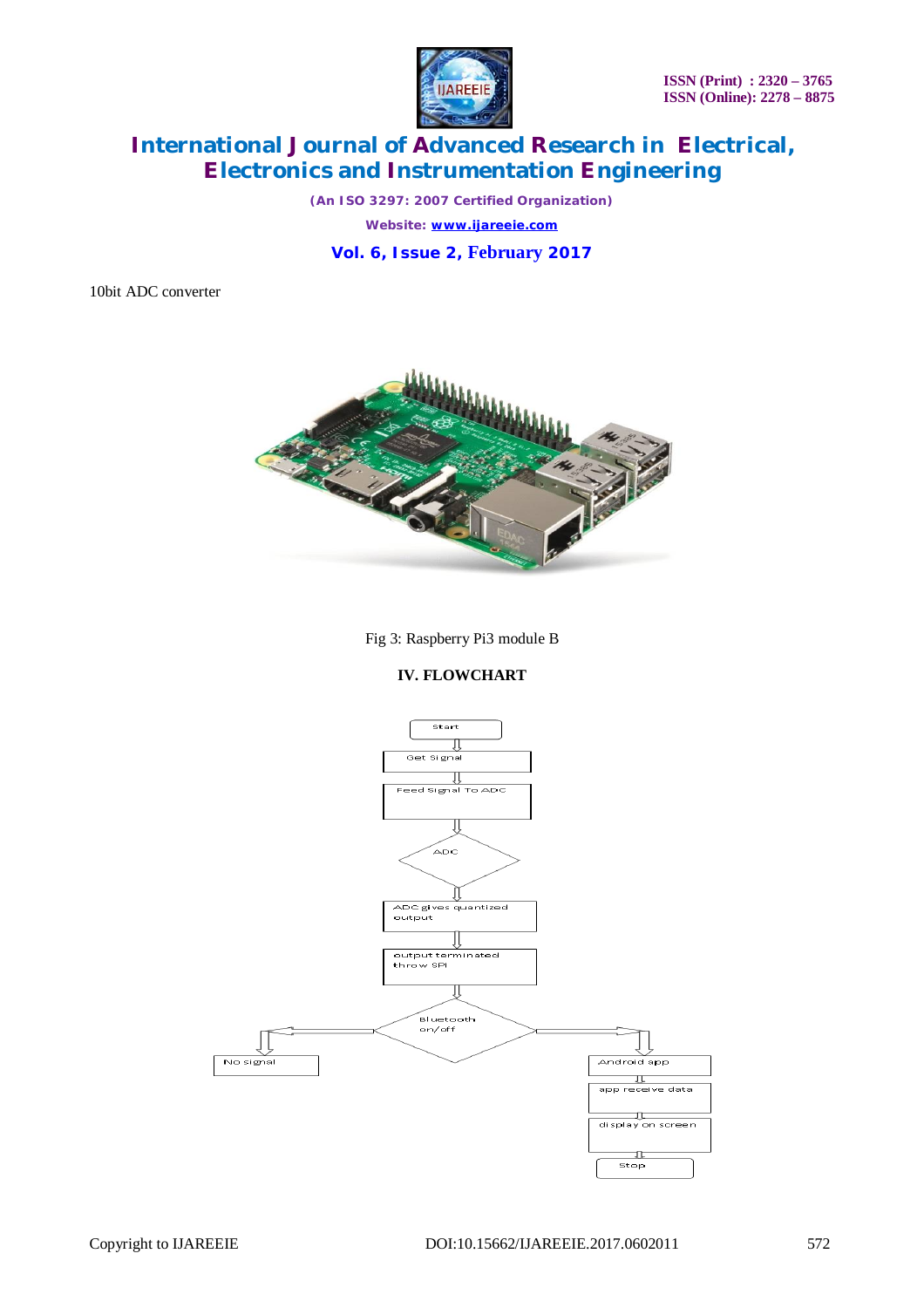

*(An ISO 3297: 2007 Certified Organization)*

*Website: [www.ijareeie.com](http://www.ijareeie.com)*

### **Vol. 6, Issue 2, February 2017**

### **V.RESULT**

In android phone we can create our own application. With the help of this android application we can see the output waveform. Through the wireless Bluetooth we can interface Raspberry pi and android phone. This application also shows the frequency and voltage of the signal.



#### Fig 4: Output waveform

#### **VI. ADVANTAGES OF ANDROID PHONE**

- 1. cost effective
- 2. open source
- 3. supported by some hardware manufactures and more to come in future
- 4. we can modify the android program at any time

### **VII. CONCLUSION**

In this way we implement this system with the help of android application. so that we can design our objective i.e. with the help of these system we can save the output of different kind of waveform like sine wave, triangular wave, square wave etc. we can create our own android app so we can change the program at any time. The hardware device includes circuitry to get the input voltage signals and a raspberry pi module for transmitting the input signal throw wireless Bluetooth to an Android device for displaying the waveform.

#### **VIII. ACKNOWLEDGEMENT**

I take this opportunity to express gratitude to my guide. Prof. V.P. Patil Sir, for his constant encouragement, able to guidance and support throughout the course. I take this opportunity to thank Head of Department, Department of electronics and telecommunication Engineering, Mrs. G.M Phade mam and express my gratitude towards my parents, friend to complete my work. I sincerely thanks Dr. S. T. Gandhe sir, principle, sandip institute of technology and research center, Nasik. for his advice during the course of my work.